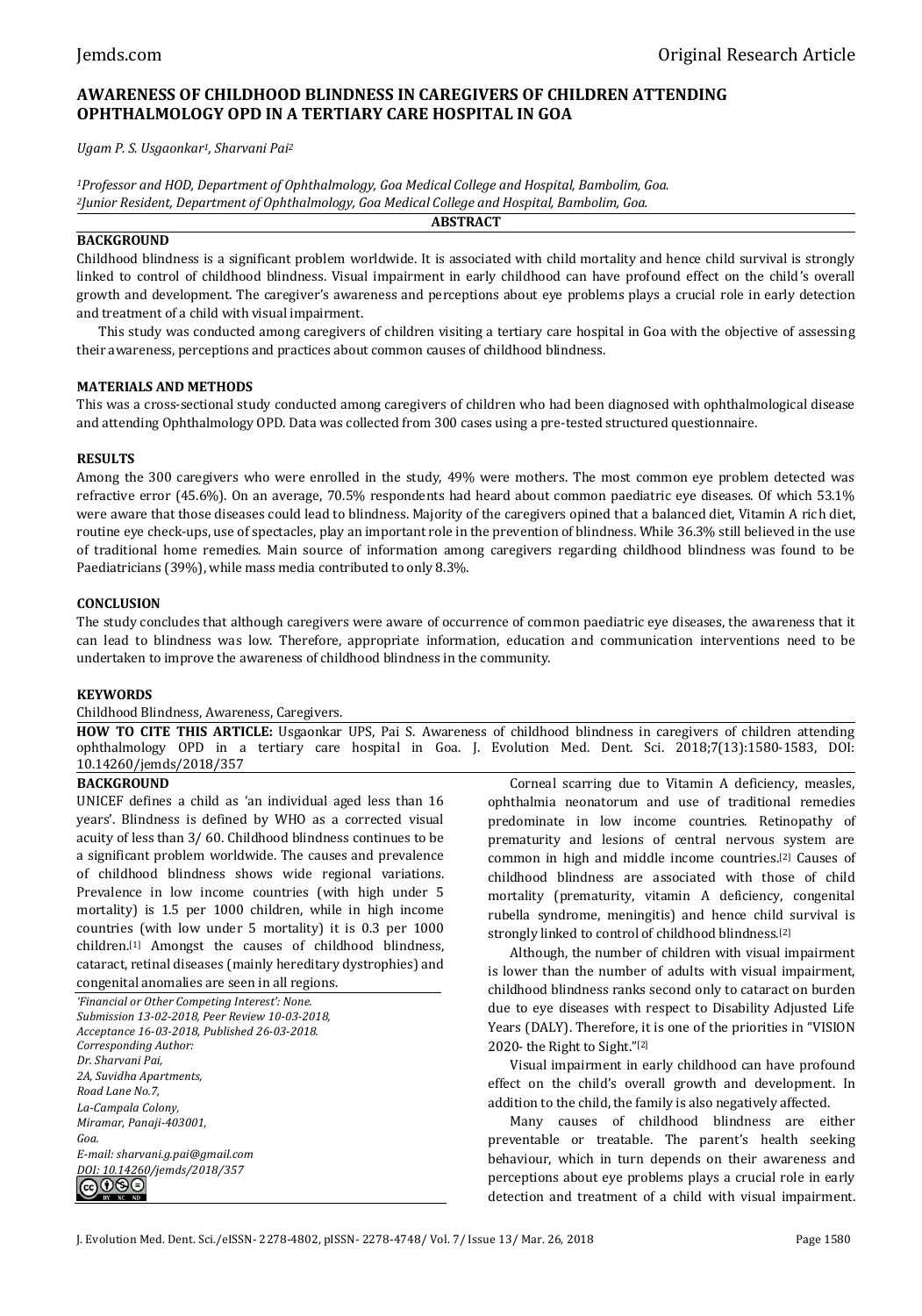Therefore, this study was conducted among caregivers of children visiting a tertiary care hospital in Goa with the objective of assessing their awareness, perceptions and practices about common causes of childhood blindness.

### **MATERIALS AND METHODS**

This was a cross-sectional study (Survey) conducted among parents/ caregivers of children aged less than 16 years who had been diagnosed with ophthalmological disease and attending Ophthalmology OPD in Goa Medical College, Bambolim, Goa. Ethical clearance was obtained from Institutional Ethics Committee prior to commencement of the study. Data was collected from 300 cases after taking their informed consent, using a pretested structured questionnaire. The study was conducted over a period of 4 months (July 2017 to October 2017). The data was analysed using SPSS version 14.0 and results are presented in the form of percentages, tables, pie diagram and bar graphs.

### **RESULTS**

Among the 300 caregivers who were enrolled in the study, 49% (n= 147) were mothers, 23% (n= 69) were fathers and remaining 28% (n= 84) were other relatives (such as grandmother, grandfather, aunt, uncle, brother and sister). Majority (62%, n= 186) had education higher than primary school level and 41.3% (n= 124) were in low income group. 58% (n= 174) caregivers were residing in urban areas and 12% (n= 36) were residing in slums as shown in Table 1.

The most common eye problem detected was refractive error (45.6%, n= 137) followed by strabismus (29%, n= 87) [Figure 1]. 5% (n= 15) of the children were amblyopic. Most (47.3%, n= 142) caregivers brought the child to an ophthalmologist when eye problem had occurred, 28.7% (n=86) were referred by Paediatricians, 13% (n= 39) were brought when told by school teacher and 11% (n= 33) caregivers brought their child for a routine eye check-up.

Caregivers were questioned regarding occurrence of common eye diseases affecting children. Those who had heard about a particular eye disease were further asked, whether it could cause blindness. Awareness about occurrence of ocular trauma, ocular infections, strabismus and refractive errors was high, while awareness about paediatric cataract and corneal opacity was found to be low. On an average 70.5% respondents had heard about common paediatric eye diseases. However, only 53.1% of these respondents were aware that those diseases could lead to blindness [Figure 2].

When asked about various methods of preventing childhood blindness, majority (98%, n= 294) believed that routine eye check-ups could help in preventing childhood blindness, while 36.3% (n= 109) still believed in the use of traditional home remedies [Figure 3].

Main source of information among caregivers regarding childhood blindness in this study was found to be Paediatricians (39%, n= 117). In the era of mass communication, mass media contributed to only 8.3% (n=25) [Figure 4].

| 1.                                                     | <b>Education</b>    |                   |
|--------------------------------------------------------|---------------------|-------------------|
|                                                        | Uneducated          | $11\%$ (n= 33)    |
|                                                        | Upto Primary        | $27\%$ (n= 81)    |
|                                                        | Higher than Primary | $62\%$ (n= 186)   |
| 2.                                                     | Income (In Rupees)  |                   |
|                                                        | < 25,000            | $41.3\%$ (n= 124) |
|                                                        | 25,000 - 75,000     | $44.3\%$ (n= 133) |
|                                                        | > 75,000            | $14.3\%$ (n= 43)  |
| 3.                                                     | Residence           |                   |
|                                                        | Rural               | $30\%$ (n= 90)    |
|                                                        | Urban               | 58% (n= 174)      |
|                                                        | Urban Slums         | $12\%$ (n= 36)    |
| Table 1. Education, Income and Residence of Caregivers |                     |                   |

*attending Ophthalmology OPD with the Child*



*Figure 1. Common Paediatric Eye Diseases*



*Figure 2. Percentage of Caregivers having Awareness of the Paediatric Eye Disease (BLUE) versus Percentage of Caregivers who were aware that it can cause Blindness (RED)*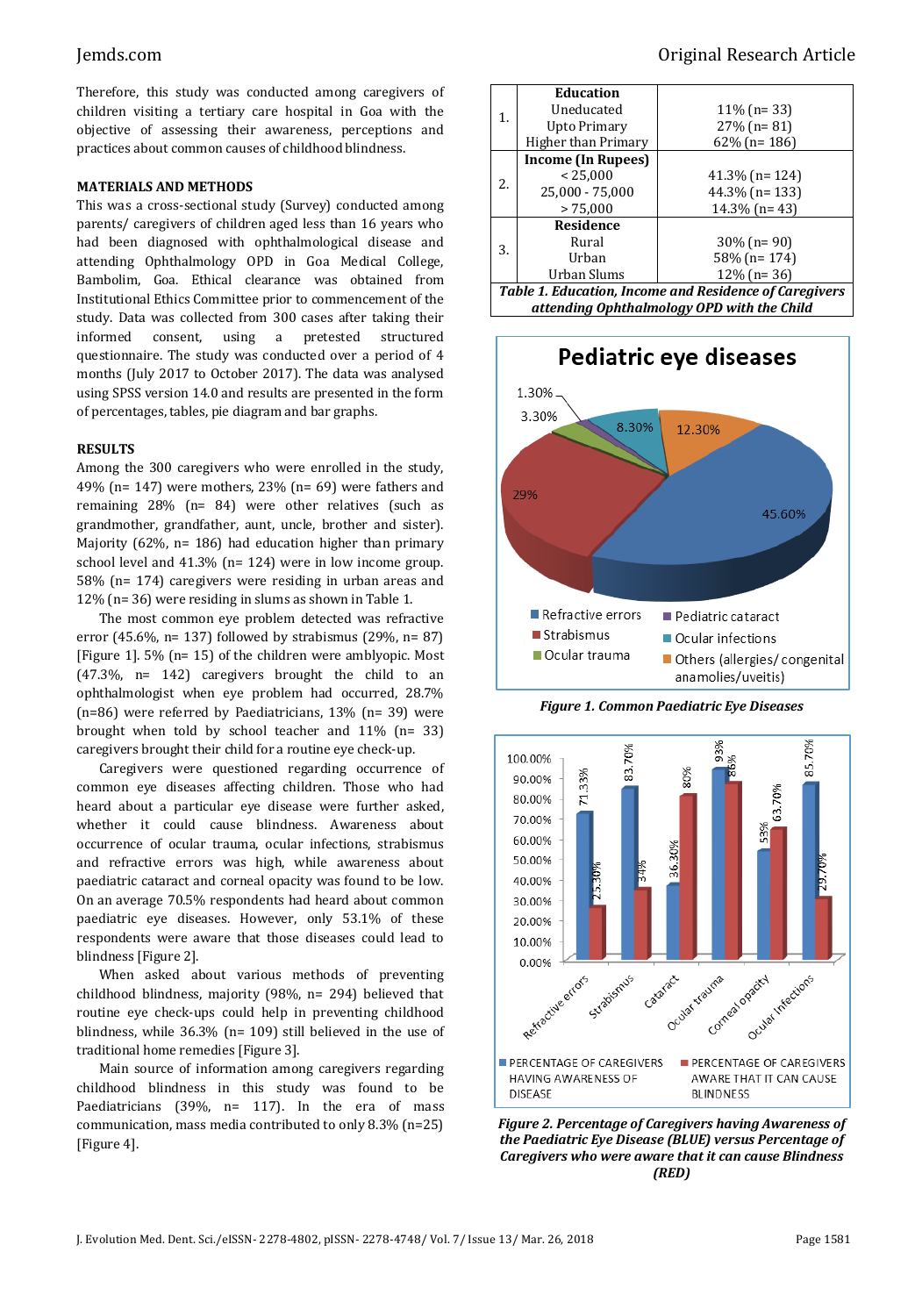

*Figure 3. Childhood Blindness can be prevented by as told by Caregivers*



*Figure 4. Sources of Information about Childhood Blindness as told by Caregivers*

### **DISCUSSION**

Most (49%) of caregivers accompanying the child to OPD were found to be mothers. This finding is similar to a study conducted by Paranjape R et al, which concluded that since number of mothers attending ophthalmology OPD with their children was high, educating them about their child's eye condition is essential.[3] Literacy level of the mother strongly influences child's health and healthcare utilisation. Awareness among caregivers about conditions that can lead to childhood blindness was high (70.5%), which is probably related to 62% of respondents having a higher than primary level of education and 58% residing in urban areas with good access to health care services. The findings being comparable to a study conducted by Kumar et al in a tertiary level children hospital in Delhi.[4] However, these studies being hospital based, results cannot be applied to the general population. Majority (71.33%) caregivers were aware about occurrence of refractive errors in children; however, only 25.3% of these were aware that uncorrected refractive errors could lead to blindness. Again, this finding is comparable to a study conducted by Kumar et al.<sup>[4]</sup> Most caregivers perceived watching television for long hours and fussy eating habits as the reason to develop refractive errors in childhood. Parents were apprehensive about the use of spectacles in their child and were more interested in knowing by what age they would have spectacle free vision. Only 34% caregivers were

aware that strabismus can cause blindness. A child with strabismus was mostly brought to OPD for cosmetic correction, more so if the child is a female.

Majority of the caregivers opined that a balanced diet, Vitamin A rich diet, routine eye check-ups, use of spectacles play an important role in the prevention of blindness. This was in contrast to studies conducted by Jain et al, which ascertained that traditional practices, home-based medical treatment and poor economic conditions were main barriers preventing parents from accessing eye care services for their children. [5] However, our study sample has been taken from a tertiary level hospital in Goa with majority of respondents hailing from urban areas with monthly family income of Rs. 25,000 - 75,000/- and having literacy level of higher than primary education. Hence, these results cannot be applied to the general population. 36.3% caregivers still believed in the use of traditional home remedies for the treatment of ocular infections. Some practices enumerated by caregivers included instillation of honey/ milk/ turmeric/ castor oil/ coriander water in the affected eyes to soothe and treat conjunctivitis.

The main source of information about childhood eye diseases was Paediatricians who referred 28.7% children to Ophthalmology OPD. 13% children were referred by school teachers. Paranjape et al found out in their study that 53% parents came to know about the eye problem of their child from the school teacher.[3] Thus teacher training programs incorporated into school vision screening programs are necessary to educate them about childhood eye diseases and their early detection. Only 11% caregivers brought their child for a routine eye check-up. The American Academy of Ophthalmology recommends that all infants and children be routinely screened even in the absence of specific signs and symptoms. Very few caregivers (8.3%) got information about childhood eye disease from mass media. In the present era, awareness programs popularised through mass media can lead to better eye care seeking behaviour in the general population.

Refractive errors and strabismus were the most common paediatric eye diseases, which is similar to the study conducted by Paranjape et al.<sup>[3]</sup> Ocular injuries were diagnosed in 13% of children, thus emphasising the need to increase awareness about ways of preventing ocular trauma in children.

In communities with blindness due to corneal scarring, 6 monthly Vitamin A supplementation for all children between 9 months and 5 years with consumption of Vitamin A rich diet should be encouraged.[6] Use of traditional home remedies for treating eye problems should be discouraged.

### **CONCLUSION**

This study concludes that although most caregivers had knowledge regarding the occurrence of common paediatric eye diseases, the awareness that it can lead to blindness was low.

Paediatricians and school teachers play an important role in detection of eye problems in children and serve as a crucial link in referral to an Ophthalmologist. Eye care seeking behaviour is mainly related to parental knowledge and perception about eye problems in their children. Therefore, appropriate Information Education and Communication (IEC) interventions need to be undertaken to improve the awareness of childhood blindness in the community.